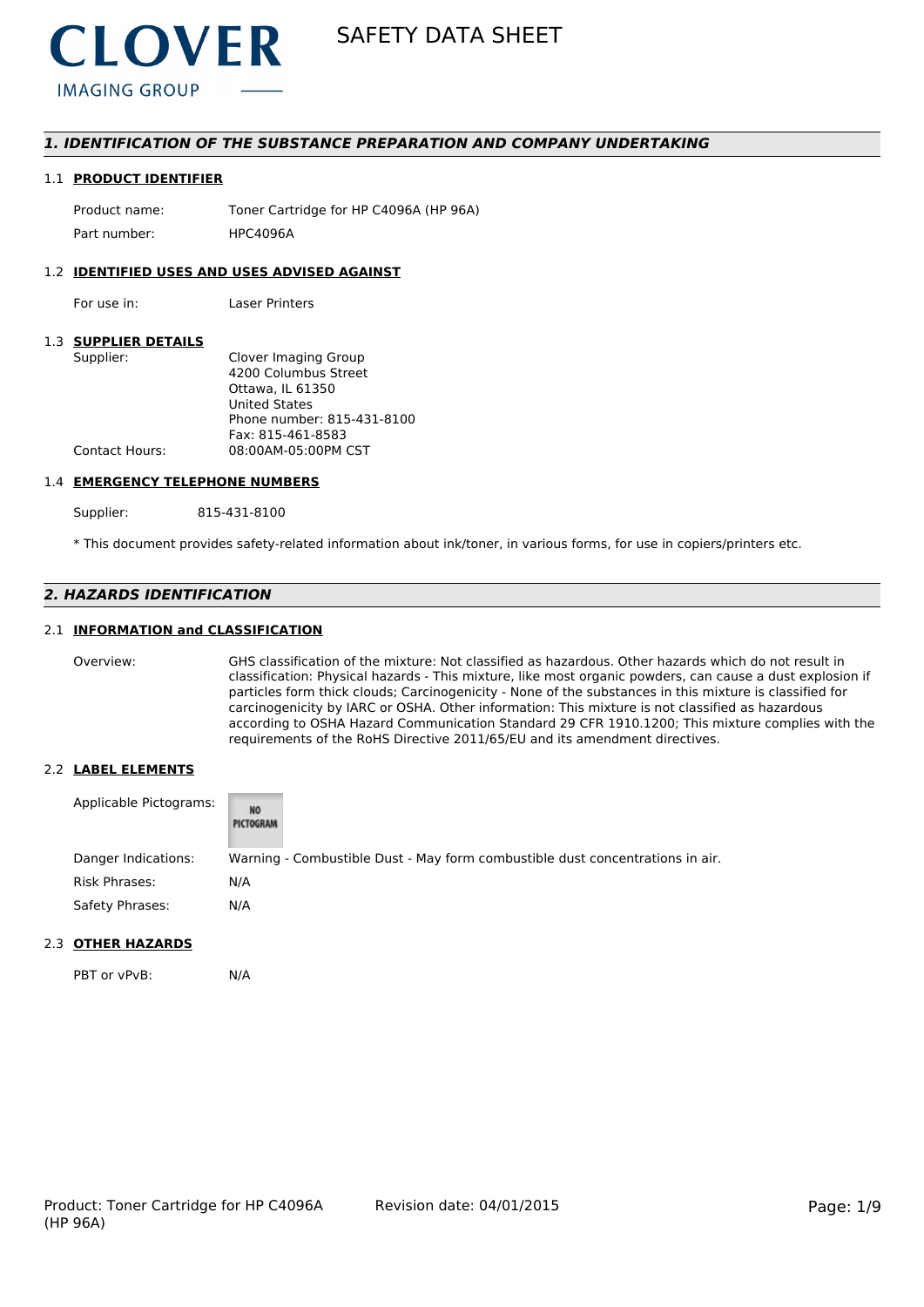

# *3. COMPOSITION / INFORMATION ON INGREDIENTS*

| Ingredients                   | <b>CAS number</b>   | Weight %  | <b>OSHA</b><br><b>PEL</b> | <b>ACGIH</b><br><b>TLV</b> | Other                                                                                                                                   |
|-------------------------------|---------------------|-----------|---------------------------|----------------------------|-----------------------------------------------------------------------------------------------------------------------------------------|
| Styrene Acrylate<br>Copolymer | <b>TRADE SECRET</b> | 40-60     |                           |                            | TSCA listed/exempted: Yes                                                                                                               |
| Iron Oxide                    | 1317-61-9           | $35 - 55$ |                           |                            | TSCA listed/exempted: Yes                                                                                                               |
| Amorphous Silica              | 7631-86-9           | $<$ 5     |                           |                            | TSCA listed/exempted: Yes                                                                                                               |
| Wax                           | <b>TRADE SECRET</b> | $1 - 10$  |                           |                            | TSCA listed/exempted: Yes. Refer<br>to Section 8 for information on<br>exposure limits and Section 11 for<br>toxicological information. |

The Full Text for all R-Phrases are Displayed in Section 16 **COMPOSITION COMMENTS**

The Data Shown is in accordance with the latest Directives.

This section provides composition information for the specified substance/mixture.

# *4. FIRST-AID MEASURES*

### 4.1 **FIRST AID MEASURES**

# 4.1.1 **FIRST AID INSTRUCTIONS BY RELEVANT ROUTES OF EXPOSURE**

| Inhalation:   | Provide fresh air immediately. If symptoms occur, seek medical advice.                                                                                |
|---------------|-------------------------------------------------------------------------------------------------------------------------------------------------------|
| Eye contact:  | Do not rub eyes. Immediately rinse with plenty of clean running water until particles are washed<br>out. If irritation persists, seek medical advice. |
| Skin contact: | Wash out particles with plenty of water and soap. If irritation develops, seek medical advice.                                                        |
| Ingestion:    | Clean mouth out with water. Drink several glasses of water. If sickness develops, seek medical<br>advice.                                             |

# 4.1.2 **ADDITIONAL FIRST AID INFORMATION**

| Additional first aid information:     | N/A                                                                                                                                                                        |
|---------------------------------------|----------------------------------------------------------------------------------------------------------------------------------------------------------------------------|
| Immediate Medical Attention Required: | Immediate medical attention may be required in the unlikely event of extreme<br>inhalation, eye contact or unusual reaction due to physical idiosyncrasy of the<br>person. |

# 4.2 **SYMPTOMS AND EFFECTS**

Acute Symptoms from Exposure: Eye contact: Irritation may occur by mechanical abrasion. Skin contact: Minimal skin irritation may occur. Inhalation: Slight irritation of respiratory tract may occur with exposure to large amount of toner dust. Ingestion: Ingestion is an unlikely route of entry under normal conditions of use. Delayed Symptoms from Exposure: N/A

# 4.3 **IMMEDIATE SPECIAL TREATMENT OR EQUIPMENT REQUIRED**

N/A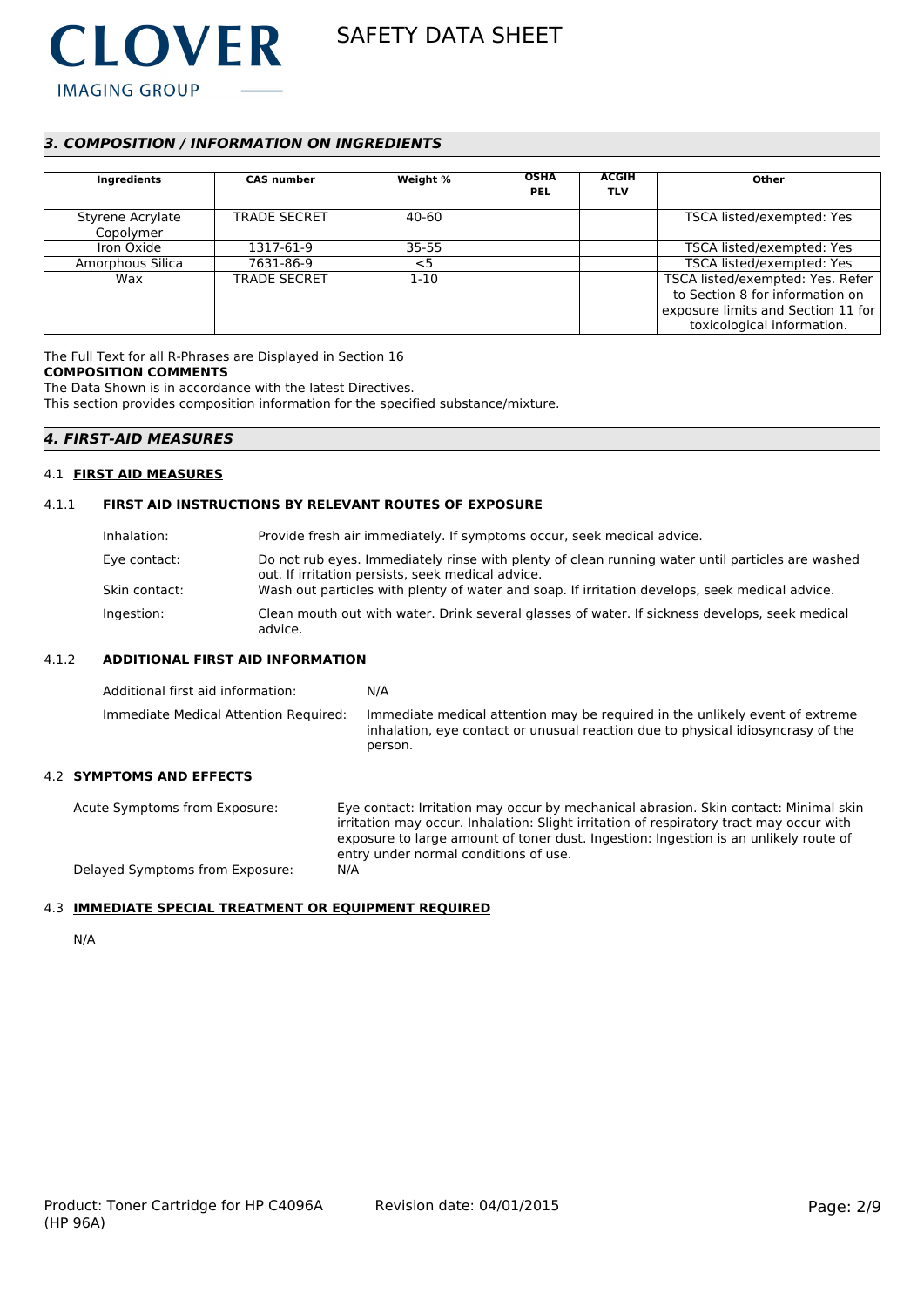

# *5. FIRE-FIGHTING MEASURES*

#### 5.1 **EXTINGUISHING MEDIA**

| Recommended Extinguishing Media:    | Water, foam, dry chemical. |
|-------------------------------------|----------------------------|
| Extinguishing Media Not to be Used: | None known.                |

### 5.2 **SPECIAL HAZARD**

Unusual Fire/Explosion Hazards: Toner, like most organic powders, is capable of creating a dust explosion when particles form thick clouds. Carbon monoxide and carbon dioxide are hazardous resulting gases.

Extinguishing Media Not to be Used: N/A

#### 5.3 **ADVICE FOR FIRE FIGHTERS**

Avoid inhalation of smoke. Wear protective clothing and wear self-contained breathing apparatus

## *6. ACCIDENTAL RELEASE MEASURES*

# 6.1 **PERSONAL PRECAUTIONS, PROTECTIVE EQUIPMENT AND EMERGENCY PROCEDURES**

#### 6.1.1 **PRECAUTIONS FOR NON-EMERGENCY PERSONNEL**

Avoid dust formation. Do not breathe dust.

#### 6.1.2 **ADDITIONAL FIRST AID INFORMATION**

N/A

#### 6.1.3 **PERSONAL PROTECTION**

Wear personal protective equipment as described in Section 8.

#### 6.2 **ENVIRONMENTAL PRECAUTIONS**

Regulatory Information: Keep product out of sewers and watercourses.

### 6.3 **METHODS AND MATERIAL FOR CONTAINMENT AND CLEANUP**

Spill or Leak Cleanup Procedures: Eliminate sources of ignition and flammables. Shelter the released material (powder) from wind to avoid dust formation and scattering. Vacuum or sweep the material into a sealed container. If a vacuum cleaner is used, it must be dust explosion-proof. Dispose of the material in accordance with Federal/state/local requirements.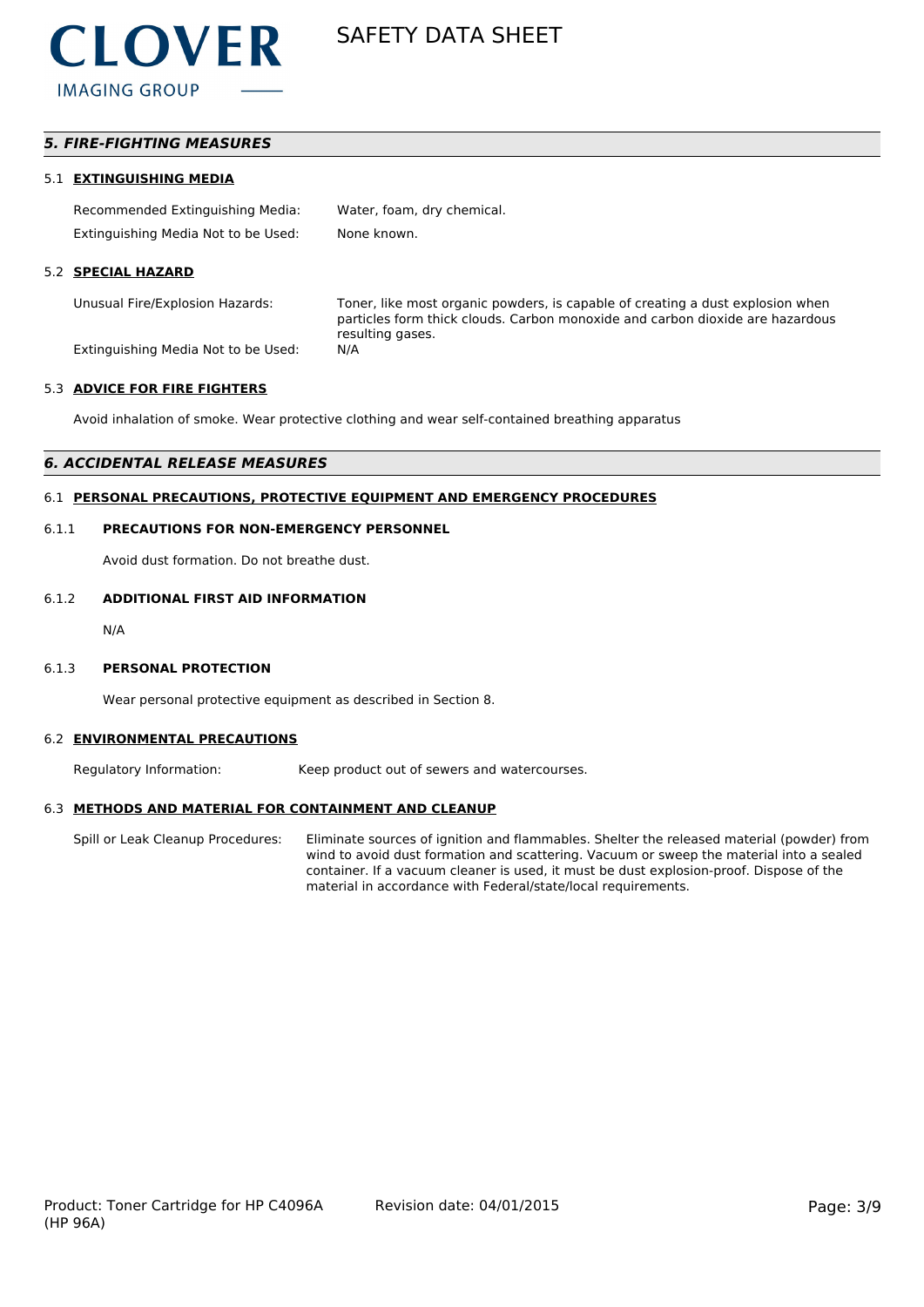# *7. HANDLING AND STORAGE*

#### 7.1 **PRECAUTIONS FOR SAFE HANDLING**

Recommendations for Handling: No special precautions when used as intended. Keep containers closed. If toner, avoid creating dust. Keep away from ignition sources. Advice on General Hygiene: Never eat, drink or smoke in work areas. Practice good personal hygiene after using this material, especially before eating, drinking, smoking, using the restroom, or applying cosmetics.

#### 7.2 **CONDITIONS FOR SAFE STORAGE**

Avoid high temperatures, >100°F/32°C

#### 7.3 **SPECIFIC END USES**

Printing devices

#### *8. EXPOSURE CONTROLS/PERSONAL PROTECTION*

#### 8.1 **CONTROL PARAMETERS**

The best protection is to enclose operations and/or provide local exhaust ventilation at the site of chemical release in order to maintain airborne concentrations of the product below OSHA PELs (See Section 3). Local exhaust ventilation is preferred because it prevents contaminant dispersion into the work area by controlling it at its source.

#### 8.2 **EXPOSURE CONTROLS**

#### **Respiratory protection:**

IMPROPER USE OF RESPIRATORS IS DANGEROUS. Seek professional advice prior to respirator selection and use. Follow OSHA respirator regulations (29 CFR 1910.134 and 1910.137) and, if necessary, wear a NIOSH approved respirator. Select respirator based on its suitability to provide adequate worker protection for given work conditions, levels of airborne contamination, and sufficient levels of oxygen.

#### **Eye/Face Protection:**

Contact lenses are not eye protective devices. Appropriate eye protection must be worn instead of, or in conjunction with contact lenses.

#### **Hand/Skin Protection:**

For emergency or non-routine operations (cleaning spills, reactor vessels, or storage tanks), wear an SCBA. WARNING! Air purifying respirators do not protect worker in oxygen deficient atmospheres.

#### **Additional Protection:**

N/A

#### **Protective Clothing and Equipment:**

Wear chemically protective gloves, boots, aprons, and gauntlets to prevent prolonged or repeated skin contact. Wear splashproof chemical goggles and face shield when working with liquid, unless full face piece respiratory protection is worn.

#### **Safety Stations:**

Make emergency eyewash stations, safety/quick-drench showers, and washing facilities available in work area.

#### **Contaminated Equipment:**

Separate contaminated work clothes from street clothes. Launder before reuse. Remove material from your shoes and clean personal protective equipment. Never take home contaminated clothing.

#### **Comments:**

Never eat, drink or smoke in work areas. Practice good personal hygiene after using this material, especially before eating, drinking, smoking, using the restroom, or applying cosmetics.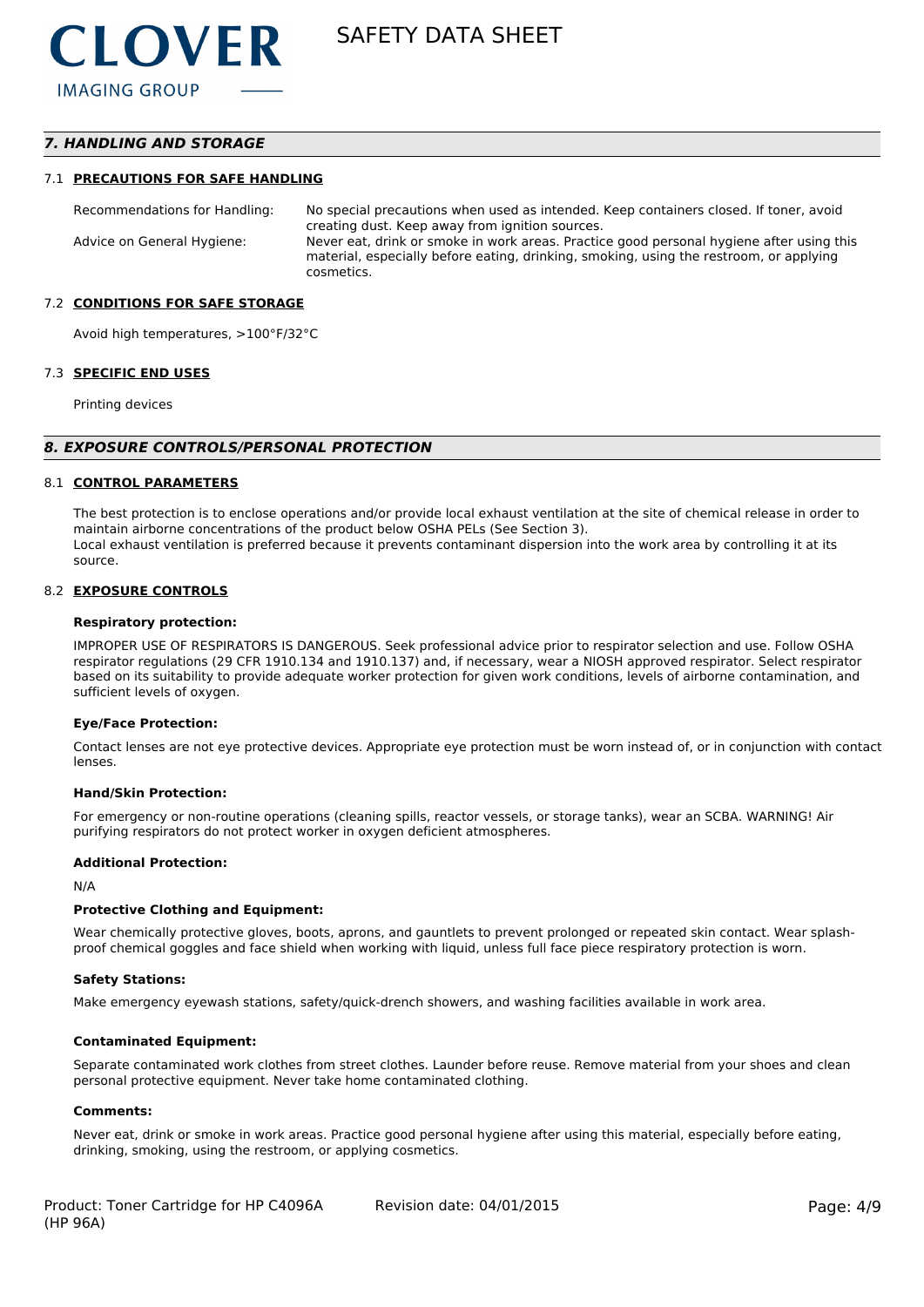# *9. PHYSICAL AND CHEMICAL PROPERTIES*

# 9.1 **DETAIL INFORMATION**

| Physical state:            | APPEARANCE: Fine black powder. |
|----------------------------|--------------------------------|
| Color:                     | Black                          |
| Odor:                      | None or slight plastic odor    |
| Odor threshold:            | N/A                            |
|                            |                                |
| Boiling point:             | N/A                            |
| Melting point:             | N/A                            |
| Flash point:               | N/A                            |
| Explosion limits:          | N/A                            |
| Relative density:          | $1.5 - 2.5$                    |
| Auto-ignition temperature: | N/A                            |
|                            |                                |

### 9.2 **OTHER INFORMATION**

FLAMMABILITY: Not flammable by burning rate DOT/UN test N.1 (similar product). SOLUBILITY: Negligible in water. Partially soluble in some organic solvents such as Toluene and Tetrahydrofuran.

# *10. CHEMICAL STABILITY AND REACTIVITY*

#### 10.1 **Reactivity:**

| <b>Reactivity Hazards:</b>     | None                                                                                                           |
|--------------------------------|----------------------------------------------------------------------------------------------------------------|
| Data on Mixture Substances:    | None                                                                                                           |
| 10.2 Chemical Stability:       | The product is stable. Under normal conditions of storage and use, hazardous<br>polymerization will not occur. |
| 10.3 Hazardous Polymerization: | Stable under conditions of normal use.                                                                         |
| 10.4 Conditions to Avoid:      | Keep away from heat, flame, sparks and other ignition sources.                                                 |
| 10.5 Incompatible Materials:   | Strong oxidizing materials                                                                                     |
| 10.6 Hazardous Decomposition:  | Will not occur.                                                                                                |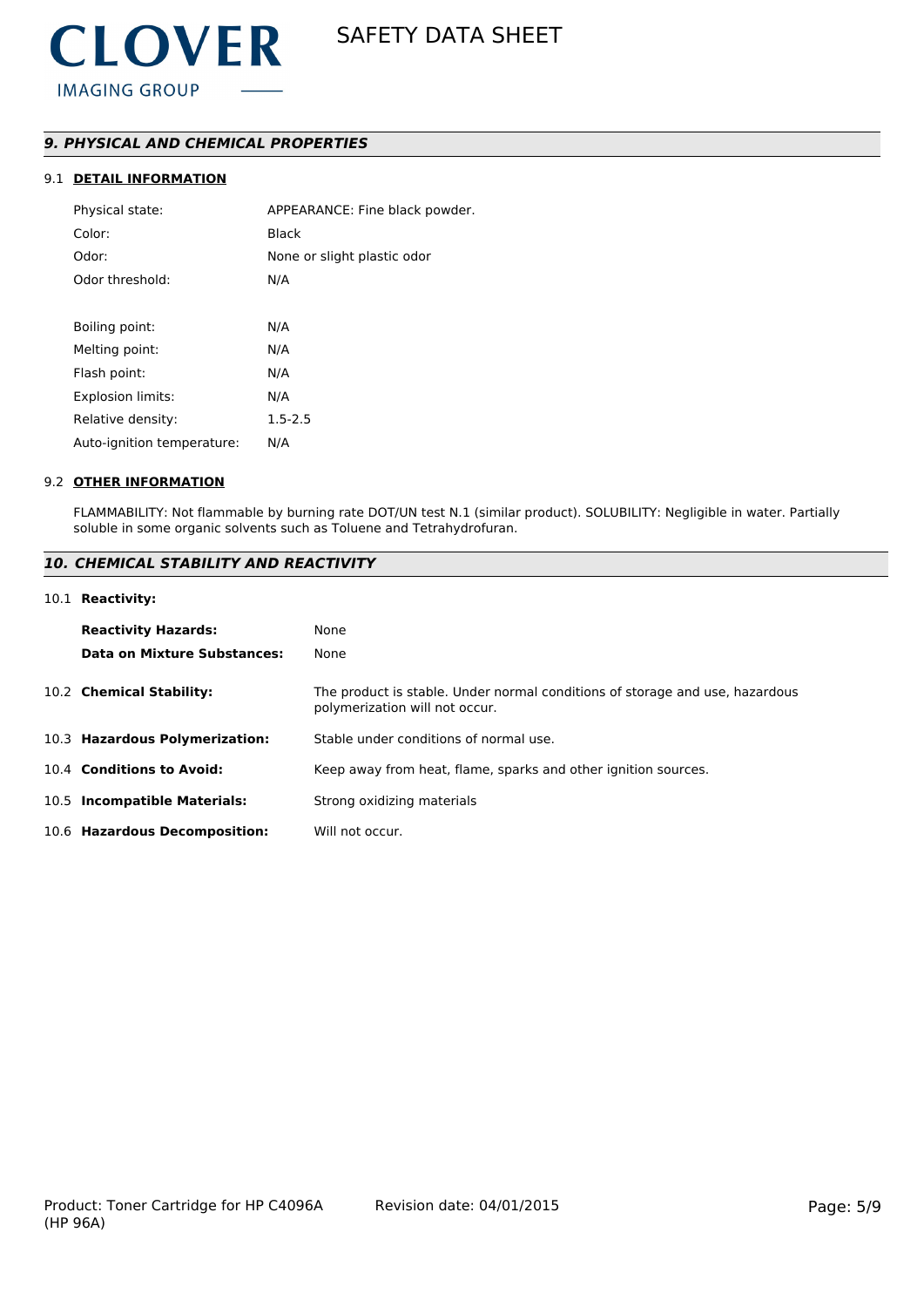

# *11. INFORMATION ON TOXICOLOGICAL EFFECT*

| <b>Mixtures:</b>                                | According to our test results of this or similar mixture, and the information provided by the<br>suppliers about the substances contained in this mixture, seriously damaging effect is not<br>expected when this mixture is treated in accordance with standard industrial practices and<br>Federal/state/local requirements. Refer to Section 2 for potential health effects and Section 4 for<br>first aid measures.                                                                                                                                                                                                                                                                                                                                                                                                                                                                                                                                                                                                                                          |
|-------------------------------------------------|------------------------------------------------------------------------------------------------------------------------------------------------------------------------------------------------------------------------------------------------------------------------------------------------------------------------------------------------------------------------------------------------------------------------------------------------------------------------------------------------------------------------------------------------------------------------------------------------------------------------------------------------------------------------------------------------------------------------------------------------------------------------------------------------------------------------------------------------------------------------------------------------------------------------------------------------------------------------------------------------------------------------------------------------------------------|
| <b>Acute Toxicity:</b>                          | Oral: LD50 rat > 2,500 mg/kg (OECD 425) (a similar product)                                                                                                                                                                                                                                                                                                                                                                                                                                                                                                                                                                                                                                                                                                                                                                                                                                                                                                                                                                                                      |
| <b>Skin Corrosion/Irritation:</b>               | N/A                                                                                                                                                                                                                                                                                                                                                                                                                                                                                                                                                                                                                                                                                                                                                                                                                                                                                                                                                                                                                                                              |
| <b>Serious Eye Damage:</b>                      | N/A                                                                                                                                                                                                                                                                                                                                                                                                                                                                                                                                                                                                                                                                                                                                                                                                                                                                                                                                                                                                                                                              |
| Inhalation:                                     | N/A                                                                                                                                                                                                                                                                                                                                                                                                                                                                                                                                                                                                                                                                                                                                                                                                                                                                                                                                                                                                                                                              |
| <b>Sensitization:</b>                           | Respiratory: No test data available. None of the substances in this mixture is classified as a<br>respiratory sensitizer.                                                                                                                                                                                                                                                                                                                                                                                                                                                                                                                                                                                                                                                                                                                                                                                                                                                                                                                                        |
| <b>Mutagenicity:</b><br><b>Carcinogenicity:</b> | Ames test (Salmonella typhimurium, Escherichia coli) negative. (a similar product)<br>N/A                                                                                                                                                                                                                                                                                                                                                                                                                                                                                                                                                                                                                                                                                                                                                                                                                                                                                                                                                                        |
| <b>Reproductive Toxicity:</b>                   | No test data available. None of the substances in this mixture is classified for reproductive toxicity.                                                                                                                                                                                                                                                                                                                                                                                                                                                                                                                                                                                                                                                                                                                                                                                                                                                                                                                                                          |
| <b>STOT - Single Exposure:</b>                  | N/A                                                                                                                                                                                                                                                                                                                                                                                                                                                                                                                                                                                                                                                                                                                                                                                                                                                                                                                                                                                                                                                              |
| <b>STOT - Multiple Exposure:</b>                | No test data available. Inhalation tests of a toner for two years showed no significant                                                                                                                                                                                                                                                                                                                                                                                                                                                                                                                                                                                                                                                                                                                                                                                                                                                                                                                                                                          |
|                                                 | carcinogenicity. (Reference 1 - Test Data) In rats, chronic exposure to toner concentrations 4<br>mg/m3 and over lead to an accumulation of particles in the lung as well as to persistent<br>inflammatory processes and slight to moderate fibrotic changes in the lungs of rats. In hamsters,<br>these effects were only observed at significantly higher concentrations ( $>$ 20 mg/m3). The particle<br>accumulation in the lung tissue of the experimental animals is attributed to a damage and<br>overload of the lung clearance mechanisms and is called "lung overloading". This is not an effect<br>specific to toner dust but is generally observed when high concentrations of other, slightly soluble<br>dusts are inhaled. The lowest-observable-effect-level (LOEL) was 4 mg/m3 and the no-observable-<br>effect-level (NOEL) was 1 mg/m3 in rats. The NOEL was greater than 6 mg/m3 in hamsters.<br>(Reference 2 - Test Data) Toner concentration under the normal use of this product is estimated to<br>be less than 1 mg/m3.                  |
| Ingestion:                                      | N/A                                                                                                                                                                                                                                                                                                                                                                                                                                                                                                                                                                                                                                                                                                                                                                                                                                                                                                                                                                                                                                                              |
| <b>Hazard Class Information:</b>                | N/A                                                                                                                                                                                                                                                                                                                                                                                                                                                                                                                                                                                                                                                                                                                                                                                                                                                                                                                                                                                                                                                              |
| <b>Mixture on Market Data:</b>                  | N/A                                                                                                                                                                                                                                                                                                                                                                                                                                                                                                                                                                                                                                                                                                                                                                                                                                                                                                                                                                                                                                                              |
| Symptoms:                                       | N/A                                                                                                                                                                                                                                                                                                                                                                                                                                                                                                                                                                                                                                                                                                                                                                                                                                                                                                                                                                                                                                                              |
| Delayed/Immediate Effects: N/A                  |                                                                                                                                                                                                                                                                                                                                                                                                                                                                                                                                                                                                                                                                                                                                                                                                                                                                                                                                                                                                                                                                  |
| <b>Test Data on Mixture:</b>                    | (Reference 1) "Negative Effect of Long-term Inhalation of Toner on Formation of<br>8-Hydroxydeoxyguanosine in DNA in the Lungs of Rats in Vivo", Yasuo Morimoto, et. Al., Inhalation<br>Toxicology, Vol. 17 (13) p.749-753 (2005). (Reference 2) Studies by Muhle, Bellmann,<br>Creutzenberg et al. "Lung clearance and retention of toner, utilizing a tracer technique during<br>chronic inhalation exposure in rats." Fundam. Appl. Toxicol 17 (1991) p.300-313. "Lung clearance<br>and retention of toner, TiO2, and crystalline Silica, utilizing a tracer technique during chronic<br>inhalation exposure in Syrian golden hamsters." Inhal. Toxicol. 10 (1998) p.731-751. "Subchronic<br>inhalation study of toner in rats." Inhal. Toxicol. 2 (1990) p.341-360. "Pulmonary response to toner<br>upon chronic inhalation exposure in rats." Fundam. Appl. Toxicol. 17 (1991) p.280-299.<br>"Pulmonary response to toner, TiO2 and crystalline Silica upon chronic inhalation exposure in<br>Syrian golden hamsters." Inhal. Toxicol. 10 (1998) p.699-729. |
| <b>Not Meeting Classification:</b>              | N/A                                                                                                                                                                                                                                                                                                                                                                                                                                                                                                                                                                                                                                                                                                                                                                                                                                                                                                                                                                                                                                                              |
| <b>Routes of Exposure:</b>                      | N/A                                                                                                                                                                                                                                                                                                                                                                                                                                                                                                                                                                                                                                                                                                                                                                                                                                                                                                                                                                                                                                                              |
| <b>Interactive Effects:</b>                     | N/A                                                                                                                                                                                                                                                                                                                                                                                                                                                                                                                                                                                                                                                                                                                                                                                                                                                                                                                                                                                                                                                              |
| <b>Absence of Specific Data:</b>                | N/A                                                                                                                                                                                                                                                                                                                                                                                                                                                                                                                                                                                                                                                                                                                                                                                                                                                                                                                                                                                                                                                              |
| Mixture vs Substance Data: N/A                  |                                                                                                                                                                                                                                                                                                                                                                                                                                                                                                                                                                                                                                                                                                                                                                                                                                                                                                                                                                                                                                                                  |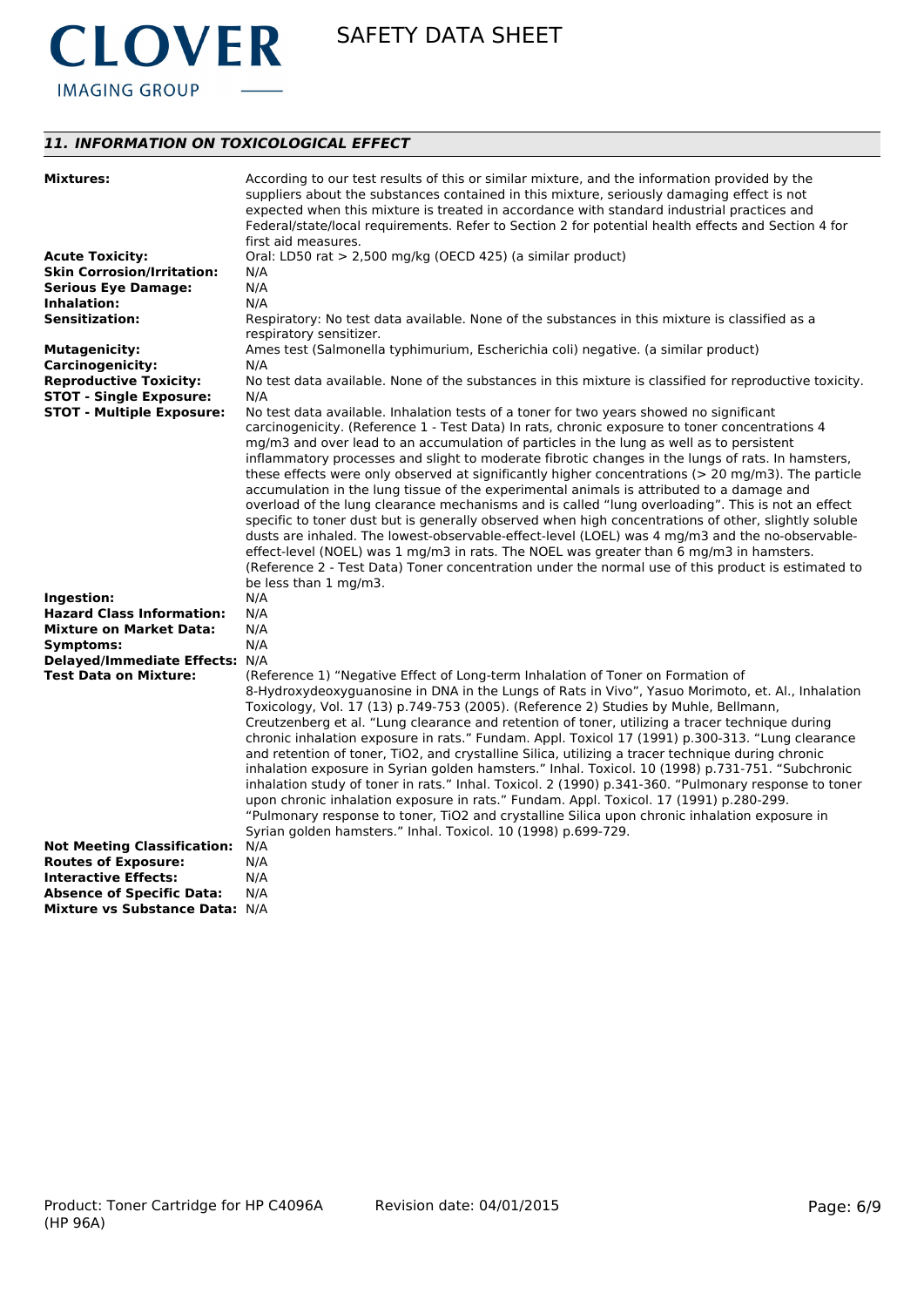

# *12. ECOLOGICAL INFORMATION*

| 12.1 <b>Eco toxicity:</b>           | According to our test results of this or similar mixture, and the information provided by the<br>suppliers about the substances contained in this mixture, this mixture is not expected to be<br>harmful to ecology. Acute toxicity to aquatic organisms (a similar product): 72-hour IC50 (for<br>algae, Pseudokirchneriella subcapitata, OECD 201) $> 1,000$ mg/L, NOEC 1,000 mg/L; 48-hour<br>EC50 (for Daphnia magna, OECD 202) $> 1,000$ mg/L, NOEC 1,000 mg/L; 96-hour LC50 (for fish,<br>Rainbow trout, OECD 203) $> 1,000$ mg/L, NOEC 1,000 mg/L. |  |
|-------------------------------------|-----------------------------------------------------------------------------------------------------------------------------------------------------------------------------------------------------------------------------------------------------------------------------------------------------------------------------------------------------------------------------------------------------------------------------------------------------------------------------------------------------------------------------------------------------------|--|
| 12.2 Degradability:                 | N/A                                                                                                                                                                                                                                                                                                                                                                                                                                                                                                                                                       |  |
| 12.3 Bioaccumulation Potential: N/A |                                                                                                                                                                                                                                                                                                                                                                                                                                                                                                                                                           |  |
| 12.4 Mobility in Soil:              | N/A                                                                                                                                                                                                                                                                                                                                                                                                                                                                                                                                                       |  |
| 12.5 PBT & vPvB Assessment:         | N/A                                                                                                                                                                                                                                                                                                                                                                                                                                                                                                                                                       |  |
| 12.6 Other Adverse Effects:         | None known.                                                                                                                                                                                                                                                                                                                                                                                                                                                                                                                                               |  |
| <b>13. DISPOSAL CONSIDERATIONS</b>  |                                                                                                                                                                                                                                                                                                                                                                                                                                                                                                                                                           |  |

#### **Disposal Information:**

 Dispose of product in accordance with local authority regulations. Empty container retains product residue.

## **Physical/Chemical Properties that affect Treatment:**

Symbol: This product is not classified as dangerous

Risk Phrases: This product is not classified according to the federal, state and local environmental regulations.

# **Waste Treatment Information:**

If toner, do not shred toner cartridge, unless dust-explosion prevention measures are taken. Finely dispersed particles may form explosive mixtures in air. Dispose of in compliance with federal, state, and local regulations.

#### **Personal Protection Required:**

N/A

| <b>14. TRANSPORT INFORMATION</b> |                                                                                                                                             |  |  |
|----------------------------------|---------------------------------------------------------------------------------------------------------------------------------------------|--|--|
| 14.1 <b>ID Number:</b>           | None. Not a regulated material under the United States DOT, IMDG, ADR, RID, or ICAO/IATA.                                                   |  |  |
| 14.2 Shipping Name:              | None. Not a regulated material under the United States DOT, IMDG, ADR, RID, or ICAO/IATA.                                                   |  |  |
| 14.3 Hazard Class:               | None. Not a regulated material under the United States DOT, IMDG, ADR, RID, or ICAO/IATA.                                                   |  |  |
| 14.4 Packing Group:              | N/A                                                                                                                                         |  |  |
| 14.5 Environmental Hazards:      | Not a marine pollutant according to the IMDG Code. Not environmentally hazardous according<br>to the UN Model Regulations, ADR, RID or ADN. |  |  |
| 14.6 User Precautions:           | Do not open or break a container during transportation unless absolutely needed.                                                            |  |  |
| 14.7 Bulk Transport:             | N/A                                                                                                                                         |  |  |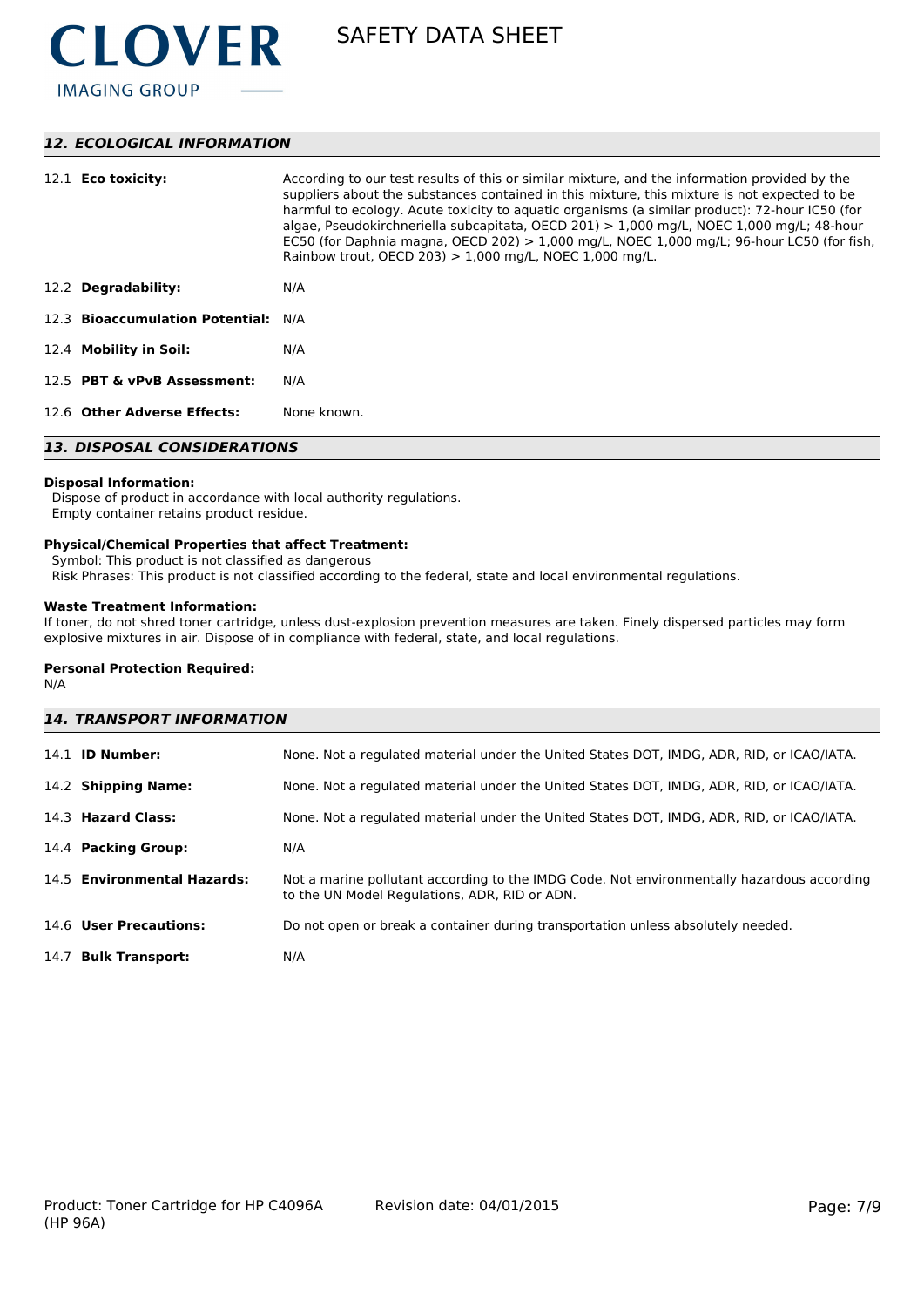

# *15. REGULATORY INFORMATION*

| 15.1 Regulatory Information: | TSCA: All the substances in this mixture are listed or exempted in accordance with TSCA. |
|------------------------------|------------------------------------------------------------------------------------------|
|------------------------------|------------------------------------------------------------------------------------------|

**EPA Regulatory Information:** N/A

**CERCLA Reportable Quantity:** Not applicable to this mixture.

#### 15.2 **Superfund Information:**

**Hazard Categories:**

**Immediate:** N/A

**Delayed:** N/A

**Fire:** N/A

**Pressure:** N/A

**Reactivity:** N/A

**Section 302 - Extremely Hazardous:** Not applicable to this mixture.

**Section 311 - Hazardous:** Immediate health hazard: No (All the ingredients of this product are bound within the mixture.) Chronic health hazard: No (All the ingredients of this product are bound within the mixture.) Sudden release of pressure hazard: No. Reactive hazard: No.

| 15.3 State Regulations:            | California Proposition 65 (Safe Drinking Water and Toxic Enforcement Act of 1986): This<br>product does not contain any chemicals listed by the State of California.                              |
|------------------------------------|---------------------------------------------------------------------------------------------------------------------------------------------------------------------------------------------------|
| 15.4 Other Regulatory Information: | This mixture complies with the requirements of the RoHS Directive 2011/65/EU and its<br>amendment directives. Please refer to any other Federal/state/local measures that may be<br>relevant.     |
| <b>16. OTHER INFORMATION</b>       |                                                                                                                                                                                                   |
| <b>General Comments:</b>           | This information is based on our current knowledge. It should not therefore be construed as<br>quarappoing specific proporting of the products as described or their suitability for a particular |

guaranteeing specific properties of the products as described or their suitability for a particular application

**Creation Date of this SDS:** 07/20/2020